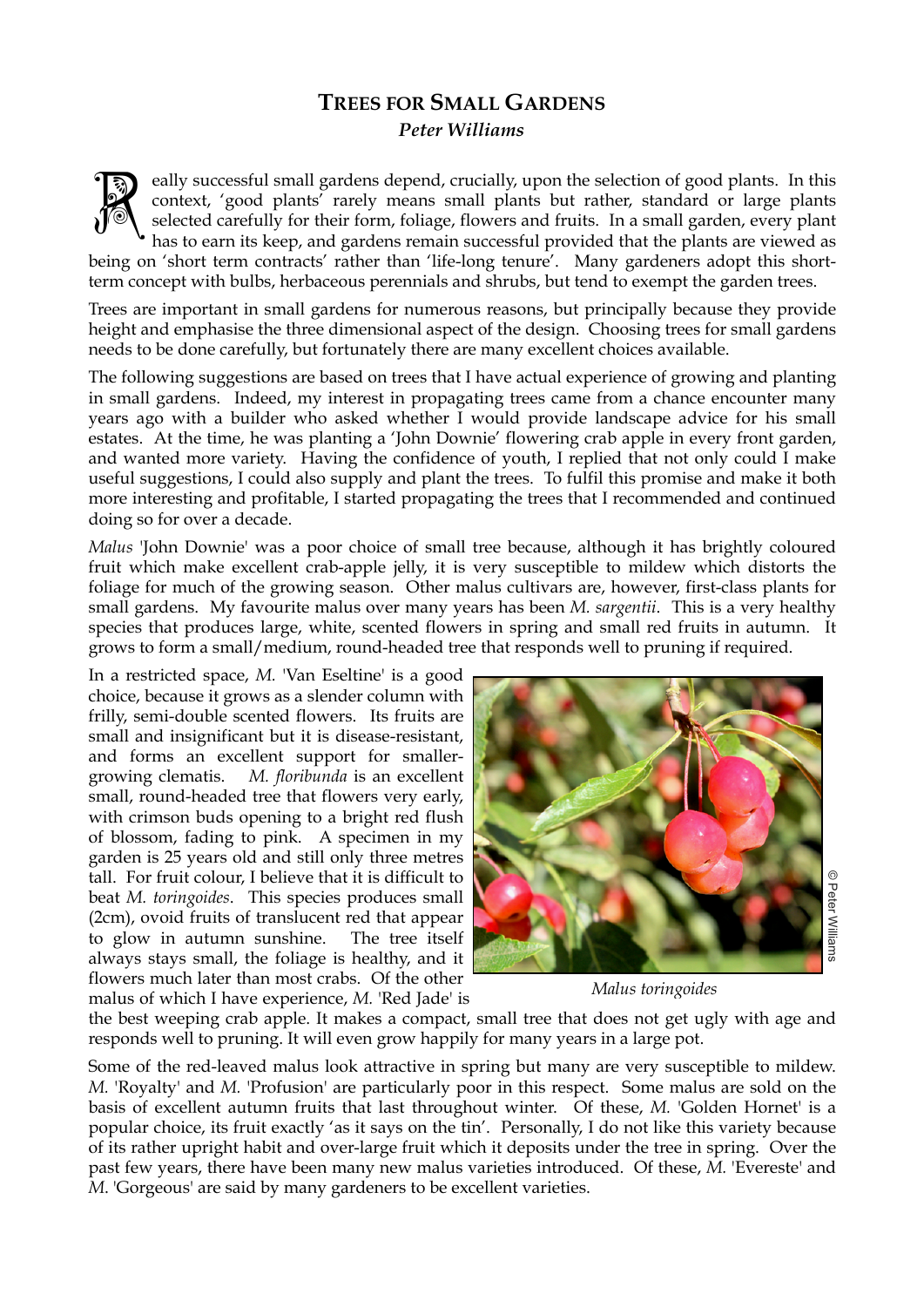Amongst the mountain ashes there are a few varieties that are often recommended for small gardens. I think that *Sorbus* 'Joseph Rock' is one of the very best. It is generally accepted that it was found in Yunnan province in China. The tree has an upright form and attractive green foliage that turns beautiful shades of red in autumn. The yellow berries that appear in late summer contrast well with the autumn foliage and are not so quickly devoured by garden birds as the red berries.

Other species that are frequently recommended include: *S. cashmiriana* with beautiful white berries, *S. hupehensis* with orange berries, *S.* 'Pink Pagoda' with pink berries that fade to white, and *S. vilmorinii* that has blue-green leaves and berries that fade from red to pink. All sorbus are susceptible to fireblight (as are all members of the rose family including malus, crataegus and amelanchier) but, in my experience, this is only a problem on persistently wet soils. Of the plants mentioned above, *S. cashmiriana* is the most susceptible to disease, and *S.* 'Joseph Rock' the least. They also all belong to the *aucuparia* section, with pinnate leaves.

The *aria* section contains a number of species with entire leaves, including *S. aria* 'Lutescens' (whitebeam) that is frequently recommended for small plots. The variety looks good in spring as its white leaves unfold, but is less appealing for most of the year and it grows very quickly to form a relatively large tree, unsuitable for smaller plots.

Closely related to the mountain ashes are the amelanchiers. In fact, most amelanchier cultivars are grafted onto mountain ash rootstocks. *Amelanchier canadensis* makes a lovely small tree. The young foliage is brilliant copper, the flowers white, and the leaves turn orange/red in autumn. Blueberry-coloured fruit are produced in June (hence its common name: juneberry), but they are so tasty to birds that they are always eaten as they ripen. Amelanchiers will grow on all soils except shallow chalk. With a little pruning, *A. canadensis* can be converted from a multi-stemmed shrub into a small tree with a single stem. *A.* 'Ballerina' is another excellent small, upright-growing tree that is widely available.

At one time, planting a flowering ornamental tree was synonymous with planting a cherry tree. Two varieties were particularly common: *Prunus* 'Kanzan' and *P.* 'Cheal's Weeping'. *P.* 'Kanzan' looks beautiful in a wooded environment, but gets far too large for most gardens. *P.* 'Cheal's Weeping' is nice enough as a young tree, but quickly loses its charm, becoming angular and broad. *P.* 'Weeping Yoshino' is a more elegant weeping tree, but soon becomes too wide for all but the largest garden.



*Prunus* 'Kursar' in full bloom

Fortunately, there are some excellent small garden cherries, including *P.* 'Kursar'. Its single, dark cerise, frost-resistant flowers appear very early, sometimes before the end of February, and are highly fragrant. The foliage colours very early in autumn, a brilliant fiery red. I have a specimen that I planted outside my kitchen window 20 years ago and it is still only about three metres tall. *Prunus* 'Amanogowa' is, to my mind, one of the most underrated small trees. It has a very upright growth form, is usually multi-stemmed and very disease resistant. The leaves are bronze when they unfold in spring and turn a beautiful gold in autumn. The semi-double, shell-pink flowers are very fragrant and last for about three weeks.

The winter-flowering cherry, *P.* x *subhirtella* 'Autumnalis Rosea', is also an excellent small tree. It never gets as showy as the spring-flowering cherries, but during mild winters it can be in flower on Christmas Day. It often throws a few flowers throughout the winter and then has a minor